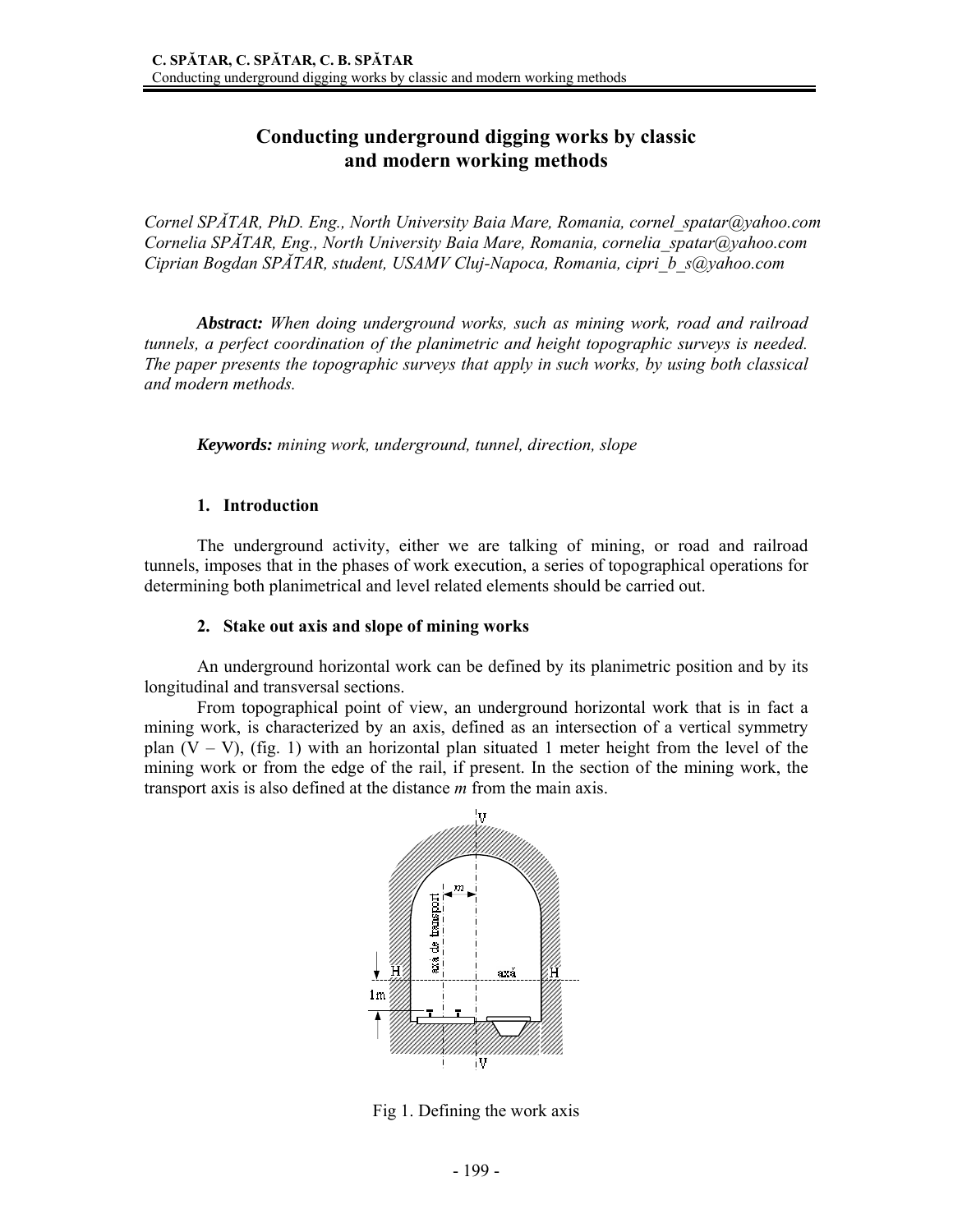The stake out of underground works is carried out by maintaining constant distances like "abstiguri" from the axis of the mining work or the stake out axis from the side walls. This way, we have: left abstig  $, a_s$  "and right abstig  $, a_d$  "(fig. 2. a). The works are simplified if the stake out of the mining work is made after an auxiliary stake out axis, identical with the transport axis. (fig. 2. b). We can conclude the following:

$$
a_s = \frac{l_v}{2} - m; \tag{1}
$$

$$
a_d = \frac{l_v}{2} + m,\tag{2}
$$

where:

<sup>V</sup>*l* − width/latitude of the level of the mining work;

*m* − deviation axis.



Fig. 2. Stake out axis of the works

Consequently, the matter of precise and simultaneous stake out of the mining work and of the runaway is solved.

Abstig  $a_s$  and  $a_d$  are maintained constant during the entire digging works.

 The stake out axis is materialized in the underground by at least 4 direction lines – lead lines.

Abştig are measured horizontally with an adequate measuring tape.

 Meanwhile, the mining work must be conducted, taking into consideration a given inclination  $\mu$ <sup>"</sup> or a given curve  $p\%$  (fig. 3).



Fig. 3. The slope of the mining work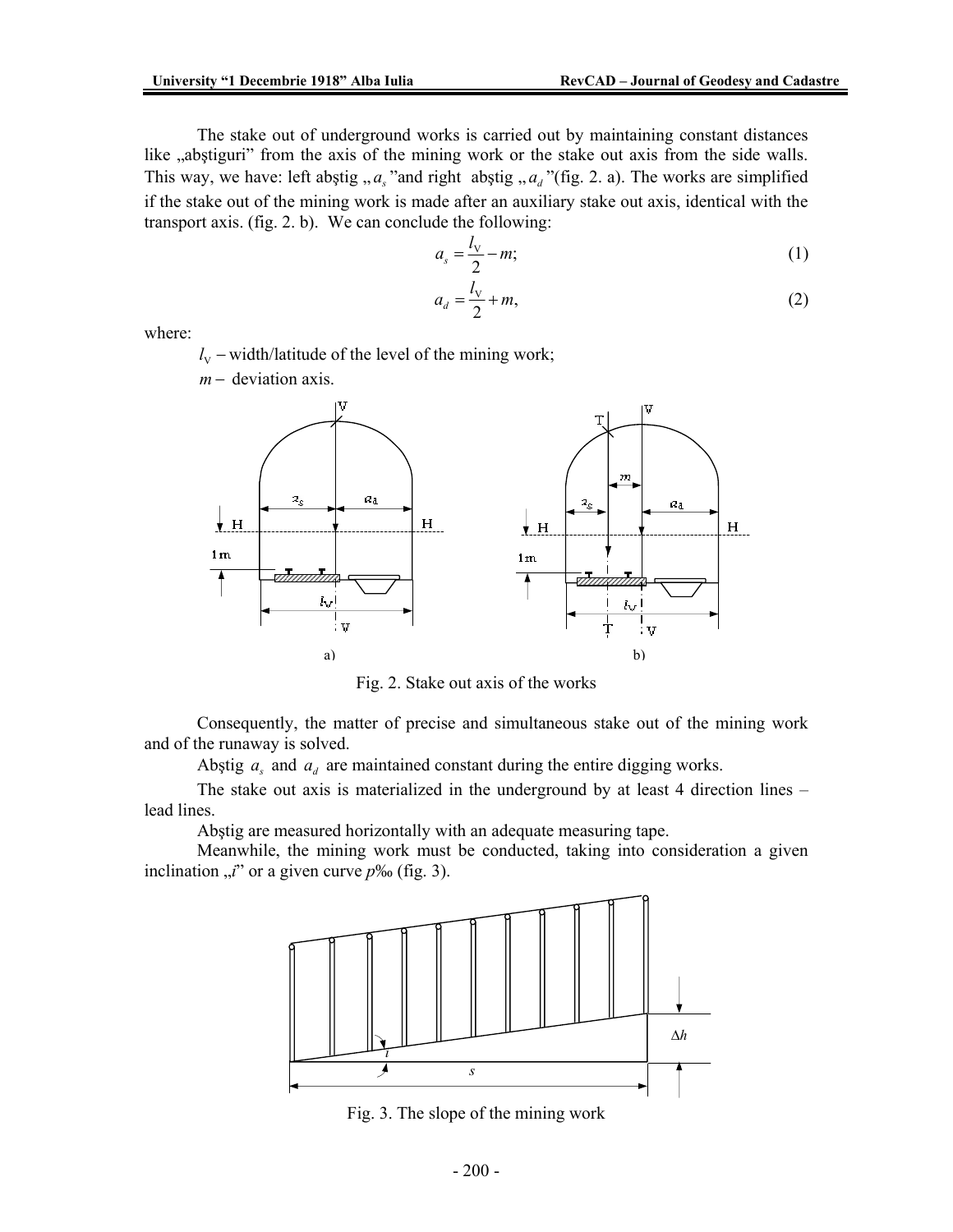The slope or the tilt factor is given by the ratio between the difference of level between two points and the horizontal distance between the same two points:

$$
p\% = \frac{\Delta h}{s} \cdot 1000. \tag{3}
$$

Conducting the mining work in slope is carried out with the help of the curve guide. (fig. 4). This is made out of board with a length of  $L = 2$ , 3 or 4 m, a thickness of  $2 - 2.5$  cm and height of  $12 - 15$  cm. The cutting out form the centre improves the handling of this device. At the extremity situated near the curve, a metallic spur has been attached; the height of the spur  $p$  is calculated according to the imposed curve:

$$
p = \frac{p\%}{1000}L.\tag{4}
$$



Fig. 4. Slope guide

*Example:* for a curve of 7‰ and a length L of 3 m, the height of the spur will be:

$$
p = \frac{7\%}{1000} \cdot 3000 = 21 \text{ mm}.
$$
 (5)

The slope guide will be positioned on the level or on the edge of the rail, the superior side will be positioned horizontally with the aid of a level instrument.

### **3. Transition curves**

In the current underground activity it is necessary to carry out both horizontal rectilinear activities and circular activities with different curve radius. Proceeding from a rectilinear activity to a curve activity, must be accomplished with the help of transition curves.

The most characteristic element of a transition curve is the transition radius  $R$ , entirely dependent on the transportation means, object of the transport, speed, gauge, load, wheel base etc. In accordance with the topographical orientation of the alignments, the apical angle of the two alignments and radius, the constructive elements of the transition curve are determined. To exemplify, we considered a transition curve having the shape of a quarter of a circle, where the centre angle is  $\beta = 90^{\circ}$  (fig. 5). Thus, we have considered a gallery with the width of the level of 3,400 m.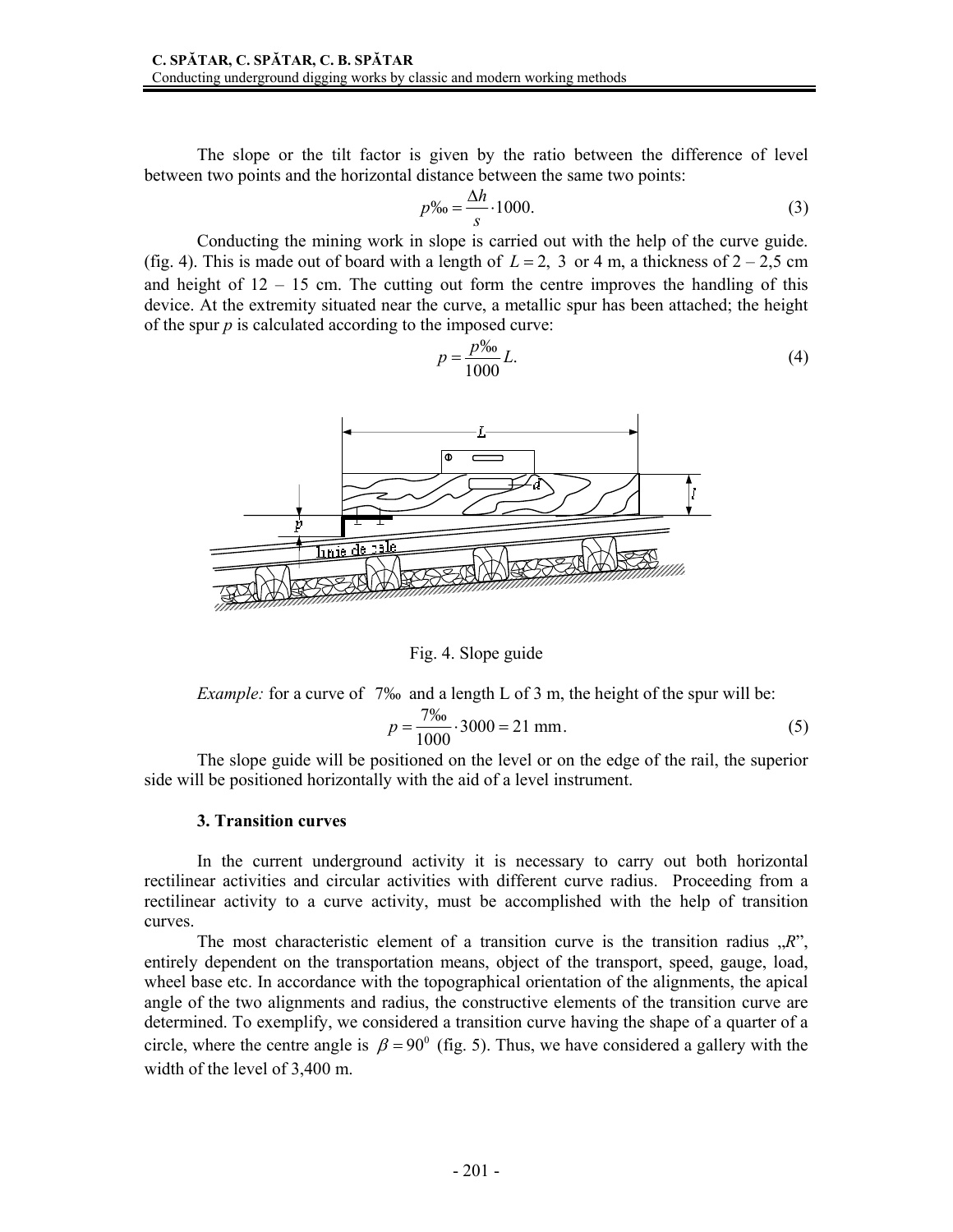

Fig. 5. Stake out elements of the gallery

 In the same order, the transition radius *R* will have the value of 25 m and the shaping of the rectilinear gallery has been accomplished with an deviated auxiliary: *m* =1, 400 m . The angle is divided at the centre  $\beta$  in 2 parts. By applying the method of the inscribed polygon the transition angles will be:

at the beginning of the curve:

$$
\beta_{T_i} = 180^0 + \beta / 4 = 180^0 + 22^0 30^i; \tag{6}
$$

in the intermediary point:

$$
\beta_{T_1} = 180^0 + \beta / 2 = 180^0 + 45^0; \tag{7}
$$

at the end of the curve:  
\n
$$
\beta_{T_E} = 180^0 + \beta / 4 = 180^0 + 22^0 30';
$$
\n(8)

and the length of the chord will be

$$
c = 2R\sin\frac{\beta}{4} = 20,75 \text{ m}.
$$
 (9)

The first  $3 - 4$  m resulting from the crossing of a curve will be executed without a previous supervision, the crossing elements will be later projected in the field.

#### **4. Using a laser system in underground works**

 The process of conducting a digging in a mining work requests a continuous inspection of the planimetrical and level related elements.

By using a laser system fixed on the mining work, the possibility of continuous supervision of works will be generated, nevertheless the atmosphere in the underground must be considered and consequently solutions must be found so that the atmosphere won't influence the laser beam.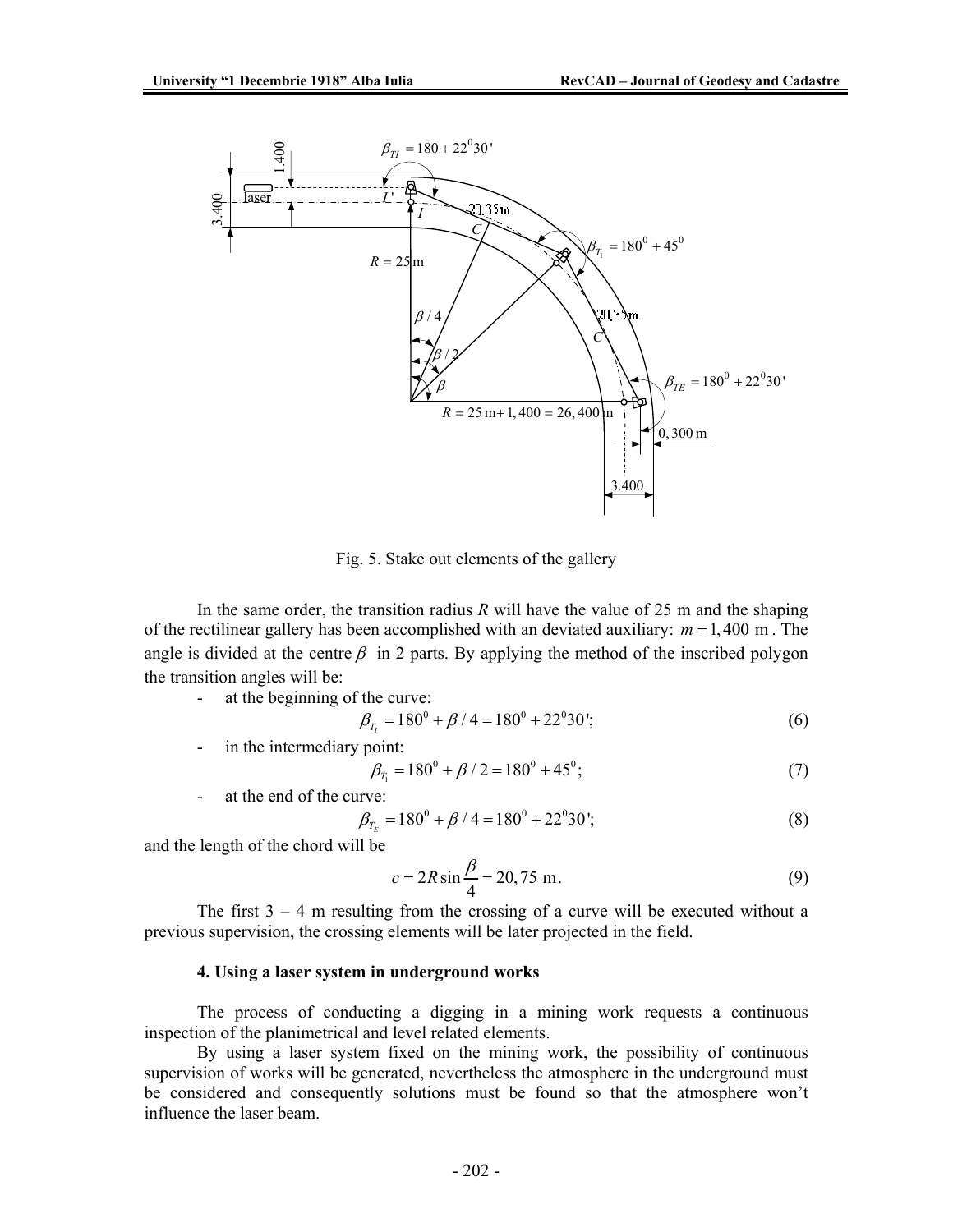Taking into account all these conditions, new methods and procedures for the use of lasers in the underground can be generated, especially in the field of topographical works.

 In order to accomplish the transition from a direction to another, deviation prisms with a certain established fractal angle are used (fig.6).



Fig. 6. Deviation prism for an intermediate point

 The walls of the mining work are continued towards the staking out directions. We distinguish two cases for sustaining the mining works: with individual casing and sustaining with concrete or masonry walls.

In both cases, it is necessary to set up a stake out plan. On a board with the biggest scale, a transition curve is reported with the side walls positioned accordingly with the reinforcement monograph. Being aware that among the reinforcements, the distance-field must be under the value of 0,6 m, the exterior wall is divided with a spacer in equal parts that are as close as possible to the value of  $0.60$  m. The result is a number of 35 de intervals – fields. These partitions are unified with the centre of the circle, resulting in the position of the reinforcements of the interior wall in the curve. The large filed is measured graphically towards the exterior (fig. 7), the small filed towards the interior wall. The median field  $C_0$  is calculated or measured.



Fig. 7. The length of the fields

In the following stage, the distances between the chord and the interior and exterior walls and these values are registered in the blueprint. (fig. 8).

 In the underground mining work, the distances between the laser beam and reinforcements are measured and separately the distances between the reinforcements-fields are measured. After digging, stake out and setting-up of the chord I.1 a new prism is positioned in the intermediary point 1 and the same technology is followed for the arc 1E. We must note that there is no longer necessary to use the curve guide, as the slope is staked out by maintaining the height at the value of 1 m reported to the laser beam from the level of the mining work or the edge of the rail.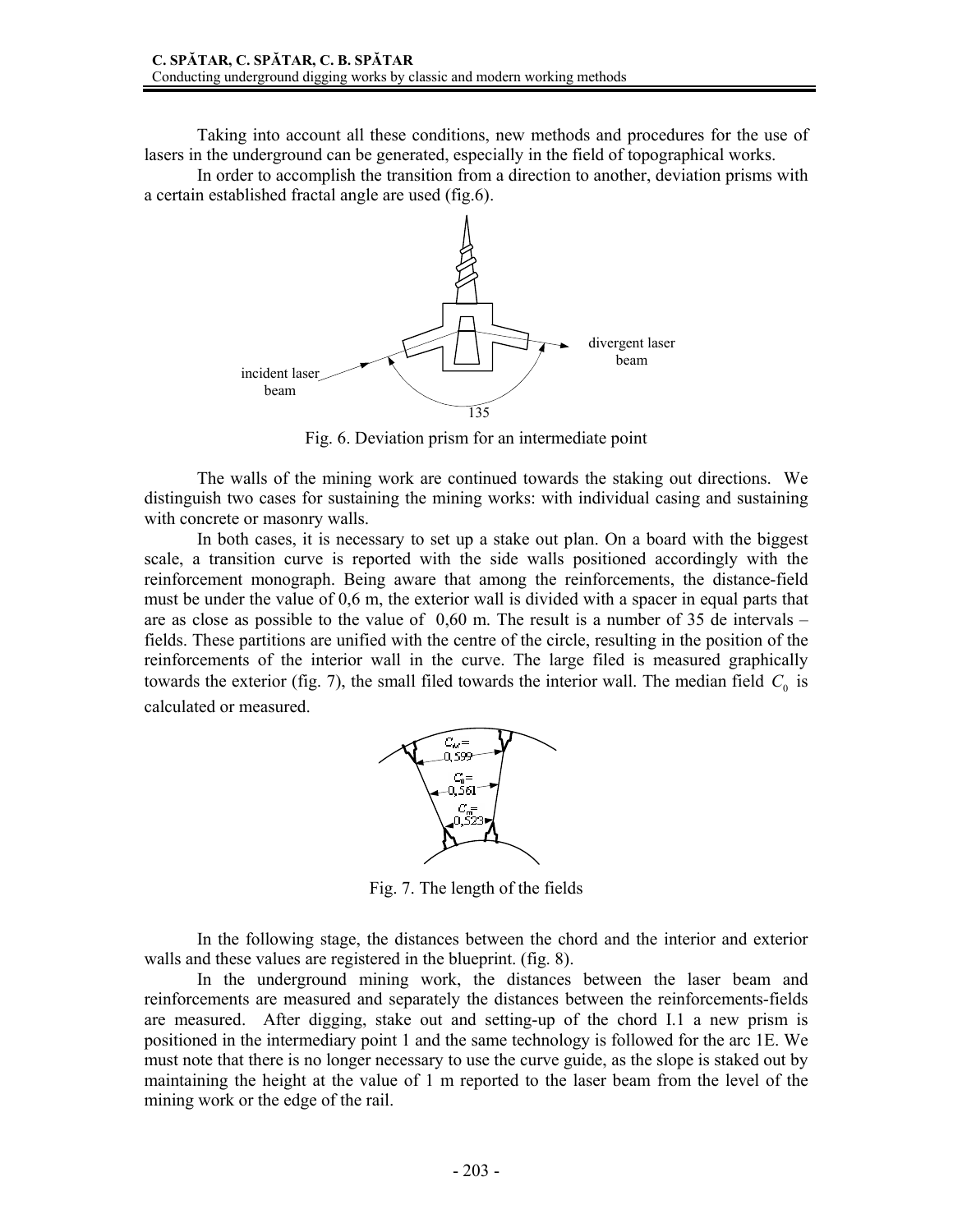

Fig. 8. The position of the reinforcements for the gallery

For galleries with masonry and concrete walls, the stake out method is simplified, as there is no longer the need for positioning the individual reinforcements, the walls are staked out with the method of ordinates and abscissas. On the chord (the laser beam), we choose abscissas equal with 1m to which we measure perpendicular ordinates equal with the measures from fig.9. With the help of a prism that deviates the laser beam, the ordinates can be correctly deviated in a right angle. The measuring of the ordinates of the abscissas can be done with the help of a metallic roulette, where the laser beam indicates the dimensional elements.

Likewise, the slope is staked out by maintaining a constant height of 1 m above the level or edge of the rail.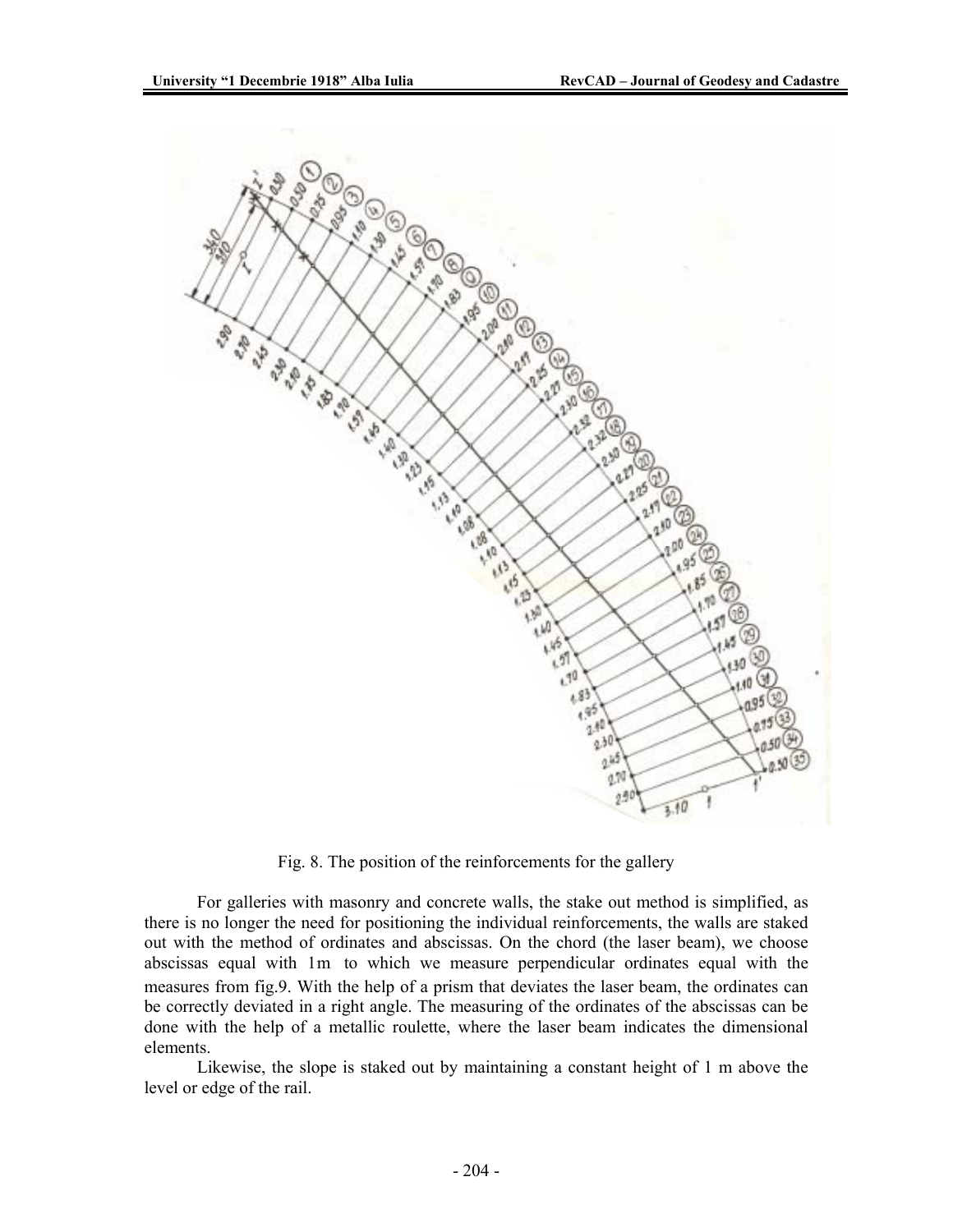

### **3. Conclusions and proposals**

Topographical works in the underground are accomplished in small spaces, poor light and an atmosphere specific for closed spaces.

 Conducting diggings in mining works with classical methods imposes a great volume of work, several topographical operations being needed and the possibility of error appearances exists if these works are not verified.

 Using laser beams in the underground, in mining topographical works, gives a higher precision rate, avoiding errors of different measurements. Likewise, approximations in measurements for the targeted direction are not made, instead readings on roulette are made with the help of the laser beam. Another advantage is the fact that the mining works are staked out both planimetric and altimetric.